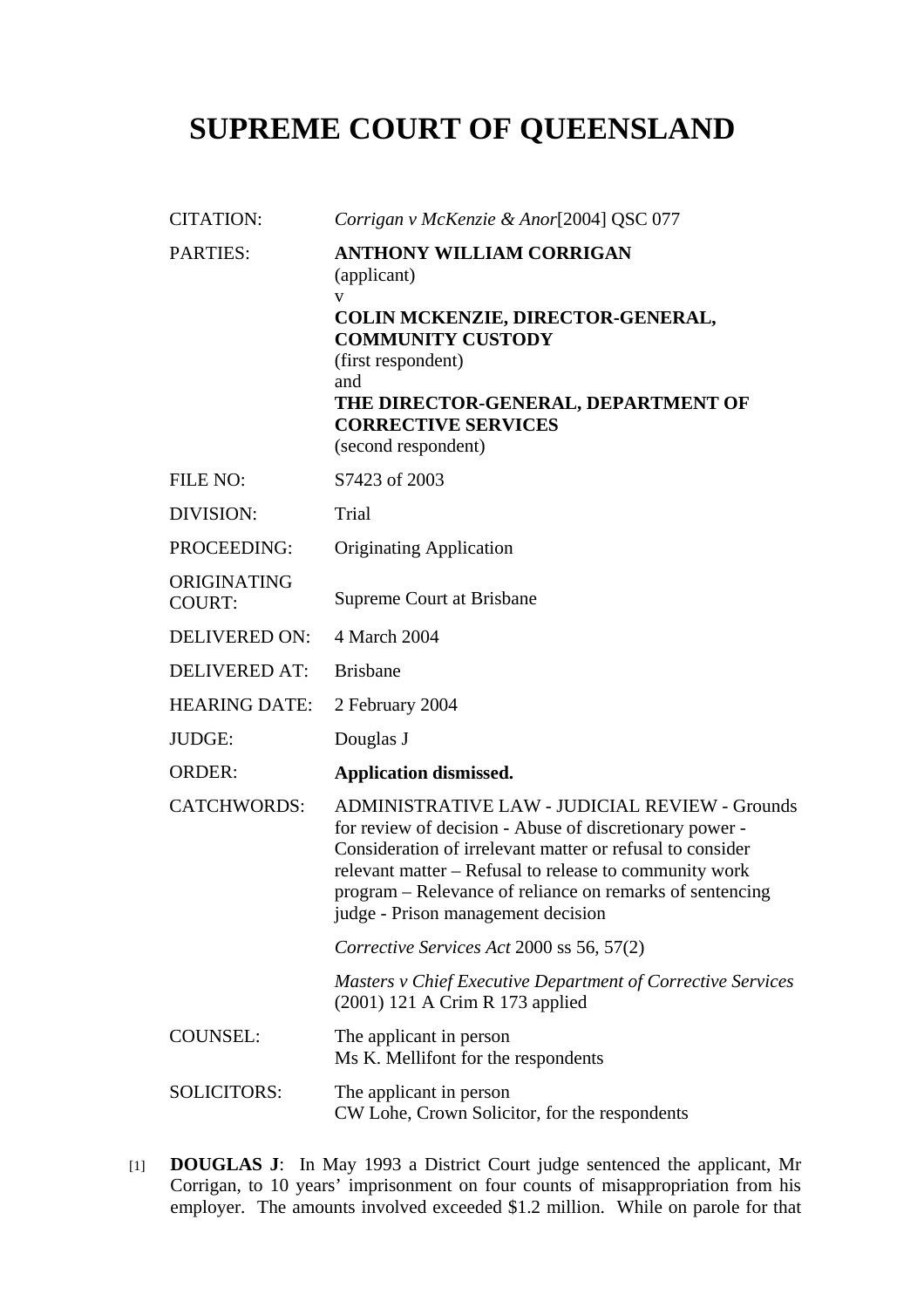sentence he produced methylamphetamine commercially for the notorious Fitzgerald inquiry figure, Hector Hapeta, whom he had befriended in prison.

- [2] He received more than \$150,000.00 for those efforts until he was arrested and charged. He was incarcerated for those drug trafficking and associated offences on 29 September 2000. In relation to the trafficking charge he was sentenced to eight years' imprisonment, later reduced to seven years on appeal, with a recommendation for early release on parole after three years. Mr Corrigan challenges the failure of the Queensland Community Corrections Board to release him in line with that recommendation in another application heard contemporaneously with this one, the reasons for judgment in which are being delivered with these reasons.
- [3] This application attacks the decision of the Director-General, Community Custody made on 20 May 2003 to refuse Mr Corrigan's application to take part in a Western Out Reach Camps ("WORC") program, available under s. 56 of the *Corrective Services Act* 2000 ("the Act") as a form of community work designed to help prisoners reintegrate into the community. Eligibility for that program is prescribed by s. 57 of the Act. It is common ground that Mr Corrigan is not excluded from the program because of the grounds of ineligibility set out in s. 57(1).
- [4] The chief executive's discretion to allow a prisoner to participate in the program under s. 57(2) is very wide:

"(2) When deciding whether to allow a prisoner to participate in a WORC or WCC program, the chief executive must consider –

- (a) any recommendation of the sentencing court; and
- (b) the risk the prisoner may pose to the community, including for example, by considering –
	- (i) whether the prisoner is likely to escape; and
	- (ii) the risk of physical or psychological harm to a member of the community and the degree of risk; and
	- (iii) the prisoner's classification; and
- (c) anything else the chief executive considers relevant."
- [5] The applicant's principal submission is that the first respondent is not entitled to rely on particular or selected comments of the sentencing Judge to justify denying him a place on the WORC program. The selected comments are contained in the first respondent's reasons for his decision where he gave significant weight to this passage in the sentencing remarks;

"You were sent to prison to be punished for the conduct which resulted in the misappropriation charges, but, instead of letting that have a rehabilitative effect, you fell in with Hapeta and with others and you started a new criminal career in producing the unlawful dangerous drug methylamphetamine. Your involvement in